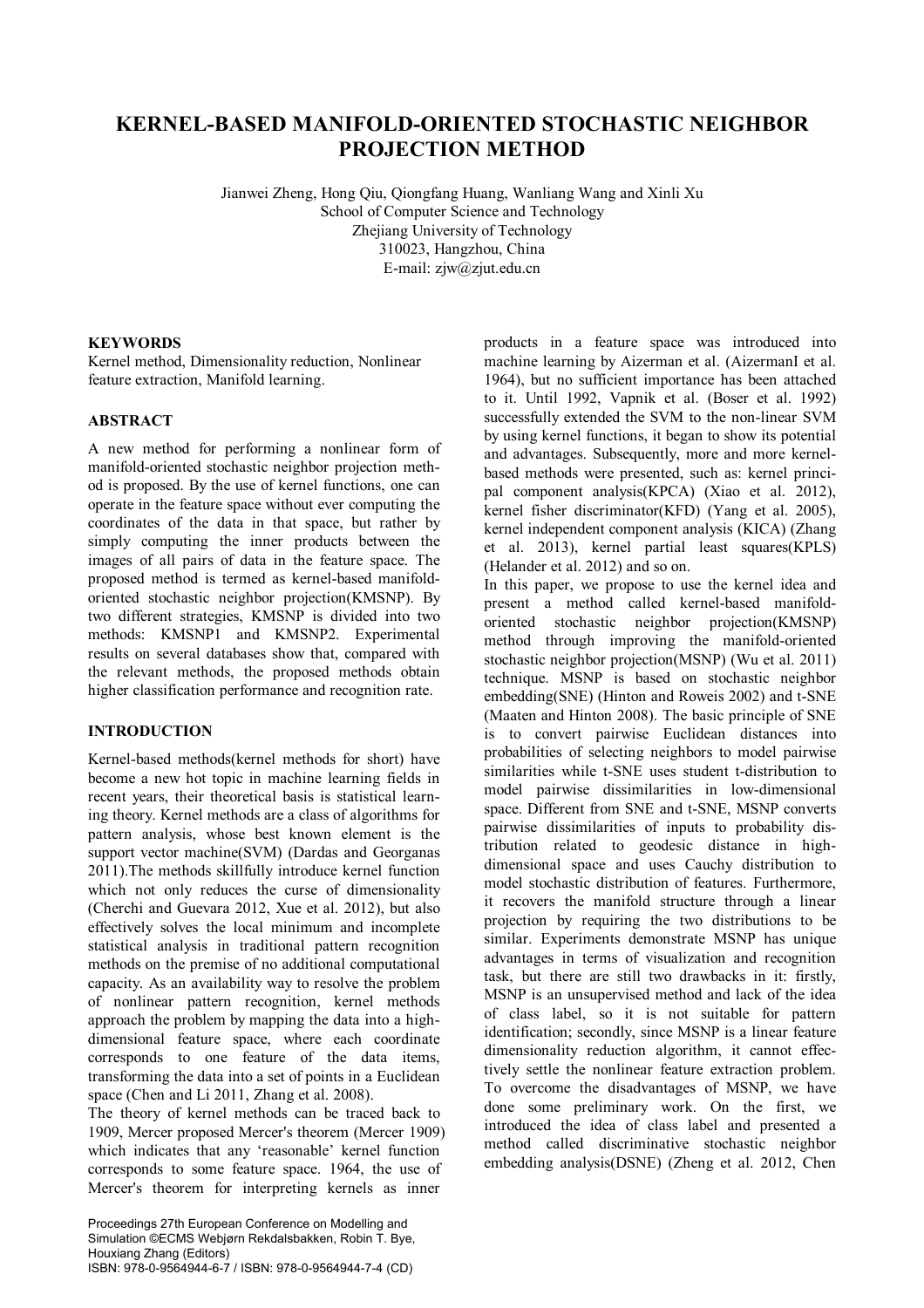and Wang 2012). On the second, we think KMSNP can overcome the disadvantage mentioned above well.

The rest of this paper is organized as follows: in Section 2, we provide a brief review of MSNP. Section 3 describes the detailed algorithm derivation of KMSNP. Furthermore, experiments on various databases are presented in Section 4. Finally, we provide some concluding remarks and describe several issues for future works in Section 5.

#### **MSNP**

Considering the problem of representing *d*-dimensional data vectors  $x_1, x_2, \ldots, x_N$ , by *r*-dimensional ( $r \ll d$ ) vectors  $y_1, y_2, \ldots, y_N$  such that  $y_i$  represents  $x_i$ . The basic principle of MSNP is to convert pairwise dissimilarity of inputs to probability distribution related to geodesic distance in high-dimensional space, and then using Cauchy distribution to model stochastic distribution of features, finally, MSNP recovers the manifold structure through a linear projection by requiring the two distributions to be similar. Mathematically, the similarity of datapoint  $x_i$  to datapoint  $x_j$  is depicted as the following joint probability  $p_{ij}$  which means  $x_i$  how possible to pick  $x_j$  as its neighbor:

$$
p_{ij} = \frac{\exp(-D_{ij}^{geo} / 2)}{\sum_{k \neq i} \exp(-D_{ik}^{geo} / 2)}
$$
(1)

where  $D_{ij}^{geo}$  is the geodesic distance for  $x_i$  and  $x_j$ . In practice, MSNP calculates geodesic distance by using a two-phase method (Wu et al. 2011). Firstly, an adjacency graph *G* is constructed by *K*-nearest neighbor strategy. Secondly, the desired geodesic distance is approximated by the shortest path of graph *G*. This procedure is proposed in Isomap to estimate geodesic distance and the detail calculation steps can be found in (Tenenbaum et al. 2000).

For low-dimensional representations, MSNP employs Cauchy distribution with  $\gamma$  degree of freedom to construct joint probability  $q_{ij}$ . The probability  $q_{ij}$  indicates how possible point *i* and point *j* can be stochastic neighbors is defined as:

$$
q_{ij} = \frac{\left[\pi \gamma (1 + \left\| \frac{\mathbf{y}_i - \mathbf{y}_j}{\gamma} \right\| \right)^{-1}}{\sum_{k \neq i} \left[\pi \gamma (1 + \left\| \frac{\mathbf{y}_k - \mathbf{y}_i}{\gamma} \right\| \right]^{-1}}
$$
(2)

where  $\gamma$  is the freedom degree parameter of Cauchy distribution and through a linear projection:  $y_i = Ax_i$  $(A \in \mathbb{R}^{r \times d})$ , formula (2) can be formulated as:

$$
q_{ij} = \frac{\left[\gamma^2 + d_{ij}^2(\mathbf{A})\right]^{-1}}{\sum_{k \neq i} \left[\gamma^2 + d_{ij}^2(\mathbf{A})\right]^{-1}}
$$
(3)

In formula (3), 
$$
d_{ij}(\mathbf{A}) = ||\mathbf{y}_i - \mathbf{y}_j|| = ||\mathbf{A}\mathbf{x}_i - \mathbf{A}\mathbf{x}_j|| =
$$

 $((x_i - x_j)^T A^T A (x_i - x_j))$  is the Euclidian distance between two samples  $x_i$  and  $x_j$ .

MSNP finds the optimal low-dimensional representations for matching  $p_{ij}$  and  $q_{ij}$  to the greatest extent. This is achieved by minimizing the following penalty function, which is the sum of Kullback–Leibler divergences measuring the difference between two probability distributions:

$$
C_i(\mathbf{A}) = KL(P_i || Q_i) = \sum_{j \neq i} p_{ij} \log \frac{p_{ij}}{q_{ij}} \tag{4}
$$

MSNP calculates the optimal low-dimensional representation **A** by minimizing *C*(**A**) overall datapoints with a gradient descent search, i.e.:

$$
\min C(\mathbf{A}) = \sum_{i,j} p_{ij} \log \frac{p_{ij}}{q_{ij}} \tag{5}
$$

#### **ALGORITHM DERIVATION OF KMSNP**

Obviously, MSNP is a linear feature dimensionality reduction algorithm and has unique advantages in terms of visualization and recognition task, but it cannot effectively settle the nonlinear feature extraction problem. So the remainder of this section is devoted to extend MSNP to a nonlinear scenario using techniques of kernel methods.

Let kernel function  $\kappa$  defines the inner product in an embedding high dimensional space *F* with the associated nonlinear map  $\varphi(x)$ :  $R^d \rightarrow F$ :

$$
\kappa(\mathbf{x}_i, \mathbf{x}_j) = \langle \varphi(\mathbf{x}_i), \varphi(\mathbf{x}_j) \rangle \tag{6}
$$

which allows us to compute the value of the inner product in *F* without having to carry out the map.

It should be noted that we use  $\varphi_i$  to denote  $\varphi(\mathbf{x}_i)$  for brevity in the following. Next, we express the transformation **A** with:

$$
\mathbf{A} = \left[ \sum_{i=1}^{N} b_i^{(1)} \varphi_i, ..., \sum_{i=1}^{N} b_i^{(r)} \varphi_i \right]^{\mathrm{T}}
$$
(7)

We define **B** =  $[b^{(1)}, ..., b^{(r)}]$ <sup>T</sup> and  $\Phi$  =  $[\varphi_1, ..., \varphi_N]$ <sup>T</sup>  $\mathbf{\Phi} = [\varphi_1, ..., \varphi_N]^T$ , then **A**=**B**. Based on above definition, the Euclidian distance between two samples  $x_i$  and  $x_j$  in the embedding space *F* can be formulated as: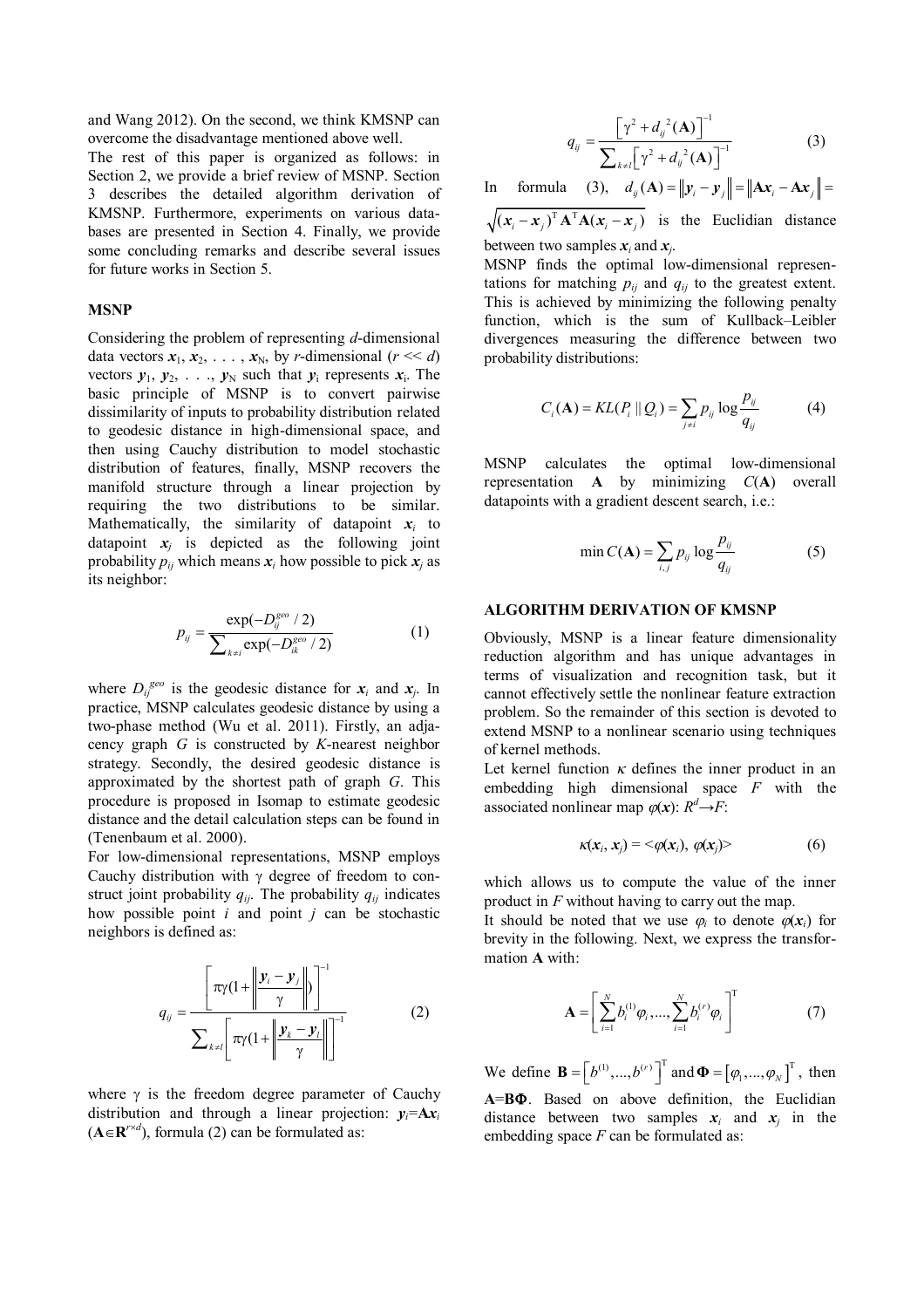$$
d_j^F(\mathbf{A})
$$
  
=  $\|\mathbf{A}(\varphi_i - \varphi_j)\|$  =  $\|\mathbf{B}\mathbf{\Phi}(\varphi_i - \varphi_j)\|$  (8)  
=  $\|\mathbf{B}(K_i - K_j)\|$  =  $\sqrt{(K_i - K_j)^T \mathbf{B}^T \mathbf{B}(K_i - K_j)}$ 

where  $K_i = [\kappa(\mathbf{x}_1, \mathbf{x}_i), ..., \kappa(\mathbf{x}_N, \mathbf{x}_i)]^T$  $K_i = [\kappa(\mathbf{x}_1, \mathbf{x}_i), ..., \kappa(\mathbf{x}_N, \mathbf{x}_i)]^T$  is a column vector. It is clear that the distance in the kernel embedding space is related to a kernel function and the matrix **B**. In this section, we propose two methods to construct the objective function. The first strategy is to parameterize the objective function by the matrix **B**. Firstly, we replace  $D_{ij}^{geo F}$  with  $D_{ij}^{geo}$  in formula (1) and  $d_{ij}$ (**A**) with  $d_{ij}^{F}$ (**A**) in formula (3) so that  $p_{ij}^{1}$ ,  $q_{ij}^{1}$  which are defined to be applied in the embedding high dimensional space *F* can be written as:

$$
p_{ij}^{1} = \frac{\exp(-D_{ij}^{geo^{F}} / 2)}{\sum_{k \neq i} \exp(-D_{ik}^{geo^{F}} / 2)}
$$
(9)

$$
q_{ij}^{1} = \frac{\left[\gamma^{2} + (d_{ij}^{F}(\mathbf{A}))^{2}\right]^{-1}}{\sum_{k \neq i} \left[\gamma^{2} + (d_{kl}^{F}(\mathbf{A}))^{2}\right]^{-1}}
$$
(10)

By simple algebra formulation, formula (10) can be formulated as:

$$
q_{ij}^{1} = \frac{\left[\gamma^{2} + (K_{i} - K_{j})^{T} \mathbf{B}^{T} \mathbf{B}(K_{i} - K_{j})\right]^{-1}}{\sum_{k \neq i} \left[\gamma^{2} + (K_{i} - K_{i})^{T} \mathbf{B}^{T} \mathbf{B}(K_{i} - K_{i})\right]^{-1}}
$$
(11)

Then, we denote  $C(\mathbf{B})$  by modifying  $C(\mathbf{A})$  via substituting **A** with **B** into the regularization term of formula (5). In this work, we use the conjugate gradient method to minimize *C*(**B**) as in (Wu et al. 2011). In order to make the derivation less cluttered, we first define two auxiliary variables  $w_i$  and  $u_i$  as:

$$
w_{ij} = [\gamma^{2} + (K_{i} - K_{j})^{\mathrm{T}} \mathbf{B}^{\mathrm{T}} \mathbf{B} (K_{i} - K_{j})]^{-1}
$$
 (12)

$$
u_{ij} = (p_{ij}^{1} - q_{ij}^{1})w_{ij}
$$
 (13)

Afterwards differentiating *C*(**B**) with respect to the matrix **B** gives the following gradient, which we adopt for learning:

$$
\frac{dC(\mathbf{B})}{d(\mathbf{B})} = \sum_{i,j} \frac{p_{ij}^{1}}{q_{ij}^{1}} (q_{ij}^{1})^{i}
$$
\n
$$
= 2\mathbf{B}[\sum_{i,j} p_{ij} \frac{(K_i - K_j)(K_i - K_j)^{\mathrm{T}}}{\gamma^2 + (K_i - K_j)^{\mathrm{T}} \mathbf{B}^{\mathrm{T}} \mathbf{B} (K_i - K_j)}] - 2\mathbf{B}[\sum_{i,j} p_{ij}^{1} \frac{\sum_{k \neq l} (\gamma^2 + (K_k - K_l)^{\mathrm{T}} \mathbf{B}^{\mathrm{T}} \mathbf{B} (K_k - K_l))^{-2}}{\sum_{k \neq l} (\gamma^2 + (K_k - K_l)^{\mathrm{T}} \mathbf{B}^{\mathrm{T}} \mathbf{B} (K_k - K_l))^{-1}}
$$

$$
\frac{(K_{k} - K_{l})(K_{k} - K_{l})^{\mathrm{T}}}{\sum_{k \neq l} (\gamma^{2} + (K_{k} - K_{l})^{\mathrm{T}} \mathbf{B}^{\mathrm{T}} \mathbf{B}(K_{k} - K_{l}))^{-1}}]
$$
\n
$$
= 2\mathbf{B}[\sum_{i,j} p_{ij}^{\mathrm{T}} w_{ij} (\mathbf{x}_{i} - \mathbf{x}_{j})(\mathbf{x}_{i} - \mathbf{x}_{j})^{\mathrm{T}} - \sum_{k \neq l} q_{ki}^{\mathrm{T}} w_{ki} (\mathbf{x}_{k} - \mathbf{x}_{l})(\mathbf{x}_{k} - \mathbf{x}_{l})^{\mathrm{T}}] \qquad (14)
$$
\n
$$
= 2\mathbf{B} \sum_{i,j} u_{ij} (K_{i} - K_{j})(K_{i} - K_{j})^{\mathrm{T}}
$$

Let **U** be the *N* order matrix with element  $u_{ij}$ . Note that **U** is a symmetric matrix; therefore, **D** can be defined as a diagonal matrix that each entry is column(or row) sum of **U**, i.e.,  $\mathbf{D}_{ii} = \sum_j \mathbf{U}_{ij}$ . With this definition, the gradient expression (14) can be reduced to:

$$
\frac{dC(\mathbf{B})}{d(\mathbf{B})} = 2\mathbf{B} \sum_{i,j} u_{ij} (K_i - K_j) (K_i - K_j)^{\mathrm{T}}
$$
  
= 2 $\mathbf{B} (\sum_{i,j} u_{ij} K_i K_i^{\mathrm{T}} + \sum_{i,j} u_{ij} K_j K_j^{\mathrm{T}} - \sum_{i,j} u_{ij} K_j K_i^{\mathrm{T}}) - \sum_{i,j} u_{ij} K_i K_j^{\mathrm{T}} - \mathbf{K} \mathbf{U} \mathbf{K}^{\mathrm{T}})$  (15)  
= 4 $\mathbf{B} (\mathbf{K} \mathbf{D} \mathbf{K}^{\mathrm{T}} - \mathbf{K} \mathbf{U} \mathbf{K}^{\mathrm{T}})$ 

Once the gradient is calculated, our optimal problem can be solved by an iterative procedure based on the conjugate gradient method. For convenience, we name this kernel method as KMSNP1. The description of KMSNP1 algorithm can be given by:

Step1. Make sure the sample matrix **X** and the kernel function, set *K*-nearest neighborhood parameter *k*(for geodesic distance), Cauchy distribution parameter  $\gamma$  and the maximum iteration times *Mt*.

Step2. Compute geodesic distance  $D_{ij}^{geo \ F}$  between two samples  $x_i$  and  $x_j$  on **X**, compute the joint probability  $p_{ij}$ <sup>1</sup> by utilizing formula (9).

Step3. Set  $t=1$ : *Mt*, we search for the solution in loop: firstly, compute the joint probability  $q_{ij}$ <sup>1</sup> by utilizing formula (11); then, compute gradient  $dC(\mathbf{B})/d(\mathbf{B})$  by utilizing formula (15); finally, update  $\mathbf{B}^t$  based on  $\mathbf{B}^{t-1}$ by conjugate gradient operation.

Step4. Judge whether  $C^t$ - $C^{t-1}$   $\leq \varepsilon$  (in this paper, we take  $\varepsilon$ =1e-7) converges to a stable solution or *t* reaches the maximum value *Mt*; If these prerequisites are met, Step5 are performed, otherwise we repeat Step3. Step5. output  $\mathbf{B} = \mathbf{B}^t$ .

Another strategy is that we let  $C^F(A)$  be the objective function in the embedding space *F*. Its gradient can be written as:

$$
\frac{dC^{F}(\mathbf{A})}{d(\mathbf{A})} = \sum_{i,j} \frac{p_{ij}^{1}}{q_{ij}^{1}} (q_{ij}^{1})^{'} \\
= -2[\sum_{i,j} p_{ij}^{1} \frac{\mathbf{B}(K_{i} - K_{j})(\boldsymbol{\varphi}_{i} - \boldsymbol{\varphi}_{j})^{T}}{\gamma^{2} + (\mathbf{B}(K_{i} - K_{j}))^{T} \mathbf{B}(K_{i} - K_{j})}]
$$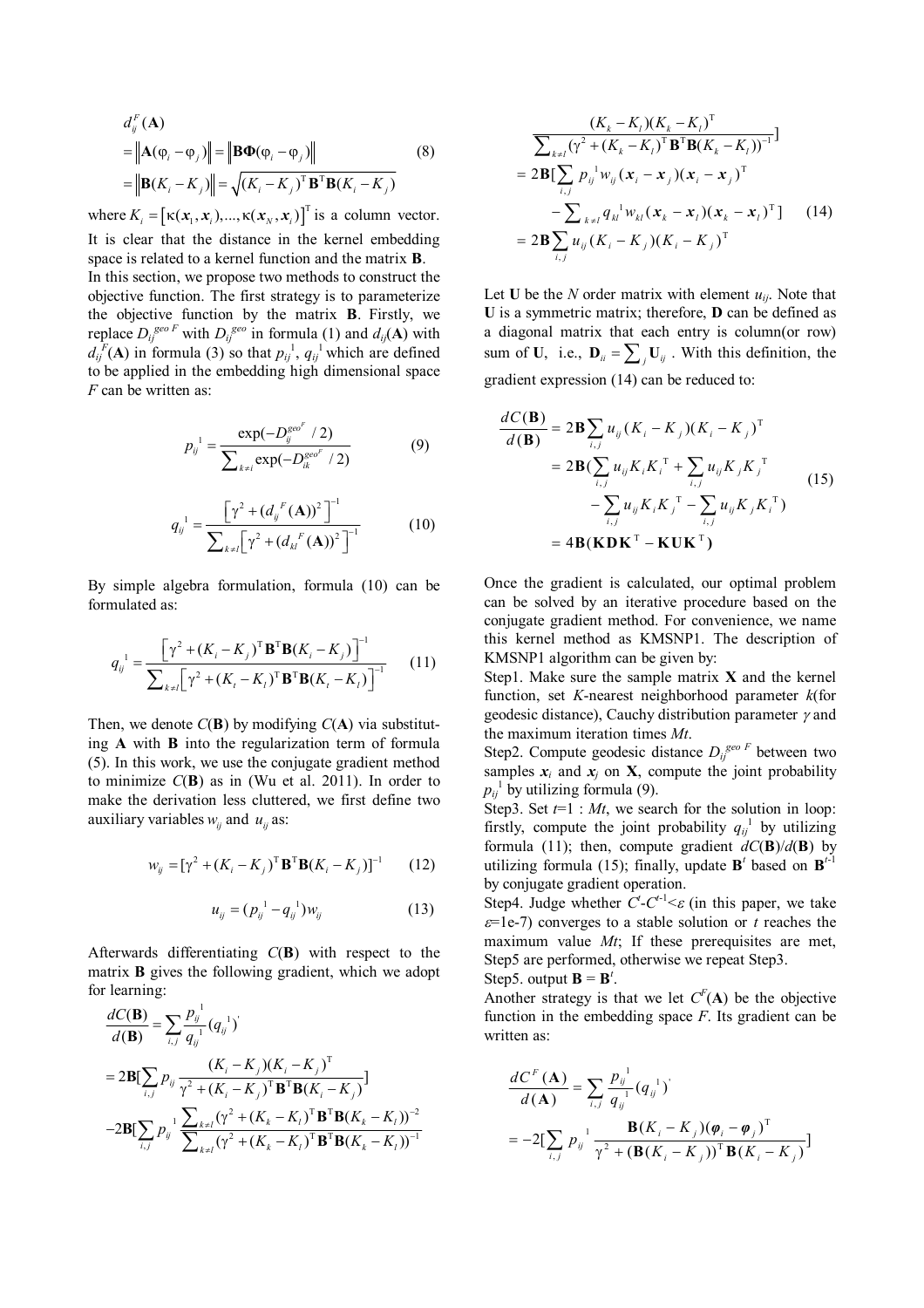+2[
$$
\sum_{i,j} p_j \frac{\sum_{k\neq i} (\gamma^2 + (\mathbf{B}(K_k - K_i))^T \mathbf{B}(K_k - K_i))^2}{\sum_{k\neq i} (\gamma^2 + (\mathbf{B}(K_k - K_i))^T \mathbf{B}(K_k - K_i))^{-1}}\n  
\n\frac{\mathbf{B}(K_k - K_i)(\varphi_k - \varphi_i)^T}{\sum_{k\neq i} (\gamma^2 + (\mathbf{B}(K_k - K_i))^T \mathbf{B}(K_k - K_i))^{-1}}]\n  
\n= -2[\sum_{i,j} p_j \frac{\mathbf{B}Q_{ij}^{(K_i - K_j)}}{\gamma^2 + (\mathbf{B}(K_i - K_j))^T \mathbf{B}(K_i - K_j)^{-1}}]\n  
\n+2[\sum_{i,j} p_j \frac{\sum_{k\neq i} (\gamma^2 + (\mathbf{B}(K_k - K_i))^T \mathbf{B}(K_k - K_i))^2}{\sum_{k\neq i} (\gamma^2 + (\mathbf{B}(K_k - K_i))^T \mathbf{B}(K_k - K_i))^{-1}}\n  
\n\frac{\mathbf{B}Q_{kl}^{(K_k - K_i)}\mathbf{\Phi}}{\sum_{k\neq i} (\gamma^2 + (\mathbf{B}(K_k - K_i))^T \mathbf{B}(K_k - K_i))^{-1}}] \n  
\n= -2[\sum_{i,j} p_j \frac{\mathbf{W}_{ij} \mathbf{B}Q_{ij}^{(K_i - K_j)}}{\sum_{k\neq j} (\gamma^2 + (\mathbf{B}(K_k - K_i))^T \mathbf{B}(K_k - K_i))^{-1}}]\n  
\n= -2[\sum_{i,j} p_j \frac{\mathbf{W}_{ij} \mathbf{B}Q_{ij}^{(K_i - K_j)}}{\sum_{k\neq j} (\gamma^2 + (\mathbf{B}(K_k - K_i))^T \mathbf{B}(K_k - K_i))^{-1}}]\n  
\n(16)
$$

in this form,  $Q_i^{(K_i-K_j)}$  can be regard as the *N*×*N* matrix with vector  $K_i$ - $K_j$  in the *i*th column, vector  $K_j$ - $K_i$  in the *j*th column and the other columns are all zeros.

This method is called KMSNP2. Note that  $\Phi$  is a constant matrix, furthermore, the observations of formula (16) make us know that updating the matrix **A** in the optimization only means updating the matrix **B**. More important,  $\Phi$  does not need to compute since  $d_{ij}^{F}(A)$  only depend upon **B**,  $K_i$  and  $K_j$ . Therefore, we don't need to explicitly perform the nonlinear map  $\varphi(x)$ to minimize the objective function  $C^F(A)$ . The description of KMSNP2 algorithm is the same as that of KMSNP1, except for Step3. The Step3 in KMSNP2 should be described as: set *t*=1 : *Mt*, we search for the solution in loop: firstly, compute the joint probability  $q_{ij}$ <sup>1</sup> by utilizing formula (11); then, compute gradient  $d_{ij}^{F}(A)/d(A)$  by utilizing formula (16); finally, update **B**<sup>*t*</sup> based on  $B<sup>t-1</sup>$  by conjugate gradient operation. Additionally, the computational complexity of KMSNP1 and KMSNP2 is respectively  $O(2rN^2 + rNK)$ and  $O(2rKN + rN^2)$  in each iteration. Hence, it is obviously that KMSNP2 is faster than KMSNP1 during each iteration.

#### **EXPERIMENTS**

In this section, we evaluate the effectiveness of our KMSNP1 and KMSNP2 methods for feature extraction. Several experiments are carried out on U.S. Postal Service (USPS) and ORL face databases to demonstrate their good behavior on classification performance and recognition task. Moreover, the Gaussian RBF kernel  $\kappa(x, x') = \exp(-||x - x'||^2/2\sigma^2)$  is chosen as the kernel function of KMSNP1 and KMSNP2, where  $\sigma$  is set as the variance of the training sample set of **X**.

## **USPS and ORL databases**

The databases used in our experiments are summarized as follows:

USPS includes 10 digit characters and 1100 samples in total. The original data format is of 16 x 16 pixels. Figure 1 shows samples of the cropped images from USPS handwritten digits database.



Figure 1: Samples of the cropped images from USPS handwritten digits database.

ORL consists of gray images of faces from 40 distinct subjects, with 10 pictures for each subject. For every subject, the images were taken with varied lighting condition and different facial expressions. The original size of each image is 112 x 92 pixels, with 256 gray levels per pixel. Figure 2 illustrates a sample subject of ORL database.



Figure 2: Sample face images from ORL database.

### **Visualization using KMSNP1 and KMSNP2**

In this subsection, we focus on the classification performance of the proposed methods which are compared with that of the relevant algorithms, including MSNP (Wu et al. 2011), SNE (Hinton and Roweis 2002), t-SNE (Maaten and Hinton 2008) and DSNE (Zheng et al. 2012). The experiments are carried out respectively on USPS and ORL databases. For the sake of computational efficiency as well as noise filtering, we first adjust the size of each image to 32 x 32 pixels on ORL, and then we select fourteen samples from each class on USPS and five samples from each class on ORL.

The experimental procedure is to extract a 20 dimensional feature for each image by SNE, t-SNE, DSNE, MSNP, KMSNP1 and KMSNP2, respectively; then to evaluate the quality of features through visual presentation of the first two-dimensional feature. The parameters are set as: the local neighbor parameter of all the methods is *k*=15; for MSNP, KMSNP1 and KMSNP2, the degree freedom of Cauchy distribution is  $\gamma=4$  and the iteration number is  $Mt = 1000$ ; for DSNE, the perplexity parameter is  $\lambda=0.1$  and the iteration number is 1000 as well; for SNE and t-SNE, the perplexity parameter is *perp*=20 and the iteration number is the same as DSNE.

Figure 3 and Figure 4 show the visual presentation results of the methods mentioned above on USPS and ORL databases. The visual presentation is represented as a scatterplot in which different color determines different class information. The figures reveal that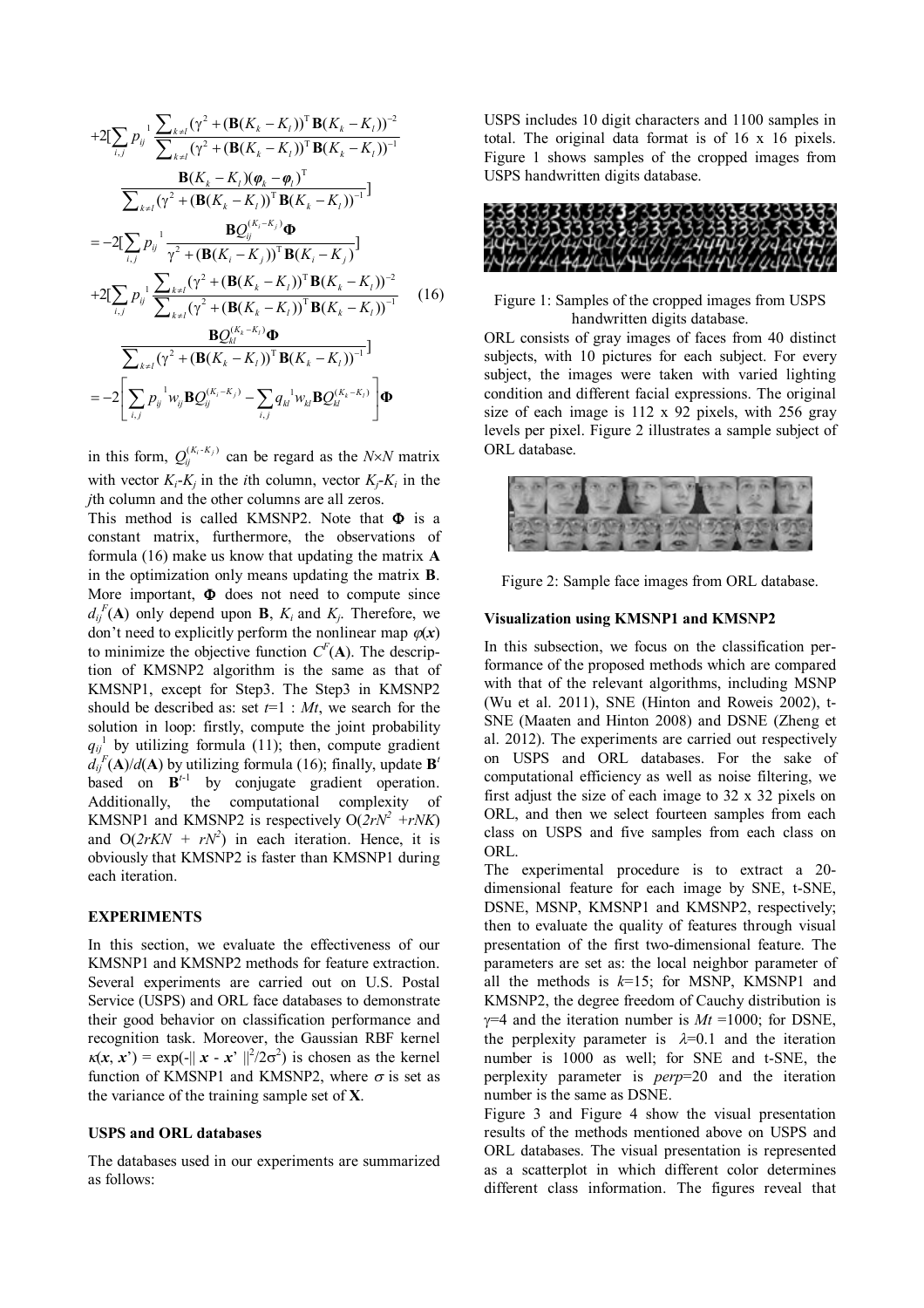KMSNP1 and KMSNP2 give considerably better classification result than SNE, t-SNE, DSNE, and MSNP on all databases, for the separation between classes are quite obvious. In particular, it is clearly observed that though DSNE provides much better insight into the manifold structure, the clustering qualities and separation degree of KMSNP1 and KMSNP2 scatterplots are obviously better than the one of DSNE; for MSNP, it has smaller intra-class scatter, but exists overlapping phenomenon among classes; SNE and t-SNE not only get less separation for the inter-class data but also produce larger intra-class scatter, so, it is difficulty to find obvious manifold structure from their results. With regard to KMSNP1 and KMSNP2, we can find from the figures that KMSNP1 shows the best classification performance among all the algorithms on ORL face database, while not on the other database, thereinto, the classification performance of KMSNP1 is inferior to KMSNP2 on USPS.



Figure 3: Visualization of 140 images from USPS handwritten digits database.



Figure 4: Visualization of 200 face images from ORL faces database.

#### **Recognition using KMSNP1 and KMSNP2**

In this subsection, we apply KMSNP1 and KMSNP2 to recognition task to verify their feature extraction capability. We compare the performance with MSNP, since it was proved to be better than existing feature extraction algorithms such as SNE, t-SNE and so on in Ref. (Wu et al. 2011). The procedure of recognition is designed as follows: firstly, divide dataset into training sample set  $X_{train}$  and testing sample set  $X_{test}$  randomly; secondly, the training process for the optimal matrix **A**  or **B** is taken for MSNP, KMSNP1 and KMSNP2; thirdly, feature extraction is accomplished for all samples using **A** or **B**; finally, a testing image is identified by a nearest neighbor classifier. The freedom degree  $\gamma$  of Cauchy distribution in MSNP is determined by cross validation and the maximum number of iterations is set to be 1000. Let *l* denotes the number of training samples in each class, we set the *K*-nearest neighborhood parameter *k* in MSNP, KMSNP1 and KMSNP2 as  $k = l-1$ .

Figure 5 is the results of the experiment in USPS  $((a):I=14, (b):I=25)$ , and Figure 6 shows the recognition rate versus subspace dimension on ORL ((a):*l*=3, (b):*l*=5). The maximal recognition rate of each method and the corresponding dimension are given in Table 1, where the number in bold stands for the highest recognition rate. From Table 1, we can find that KMSNP1 and KMSNP2 outperform MSNP on USPS and ORL. Obviously, KMSNP2 gives better recognition task than KMSNP1 on USPS while the result is just on the contrary on ORL. That means the performances of KMSNP1 and KMSNP2 vary with databases. Besides, KMSNP1 and KMSNP2 achieve considerable recognition accuracy when feature dimension is 10 on USPS and 20 on ORL. It indicates that KMSNP1 and KMSNP2 grasp the key character of face images relative to identification with a few features. From the nature of dimensional reduction, this result demonstrates that MSNP is inferior to KMSNP1 and KMSNP2.

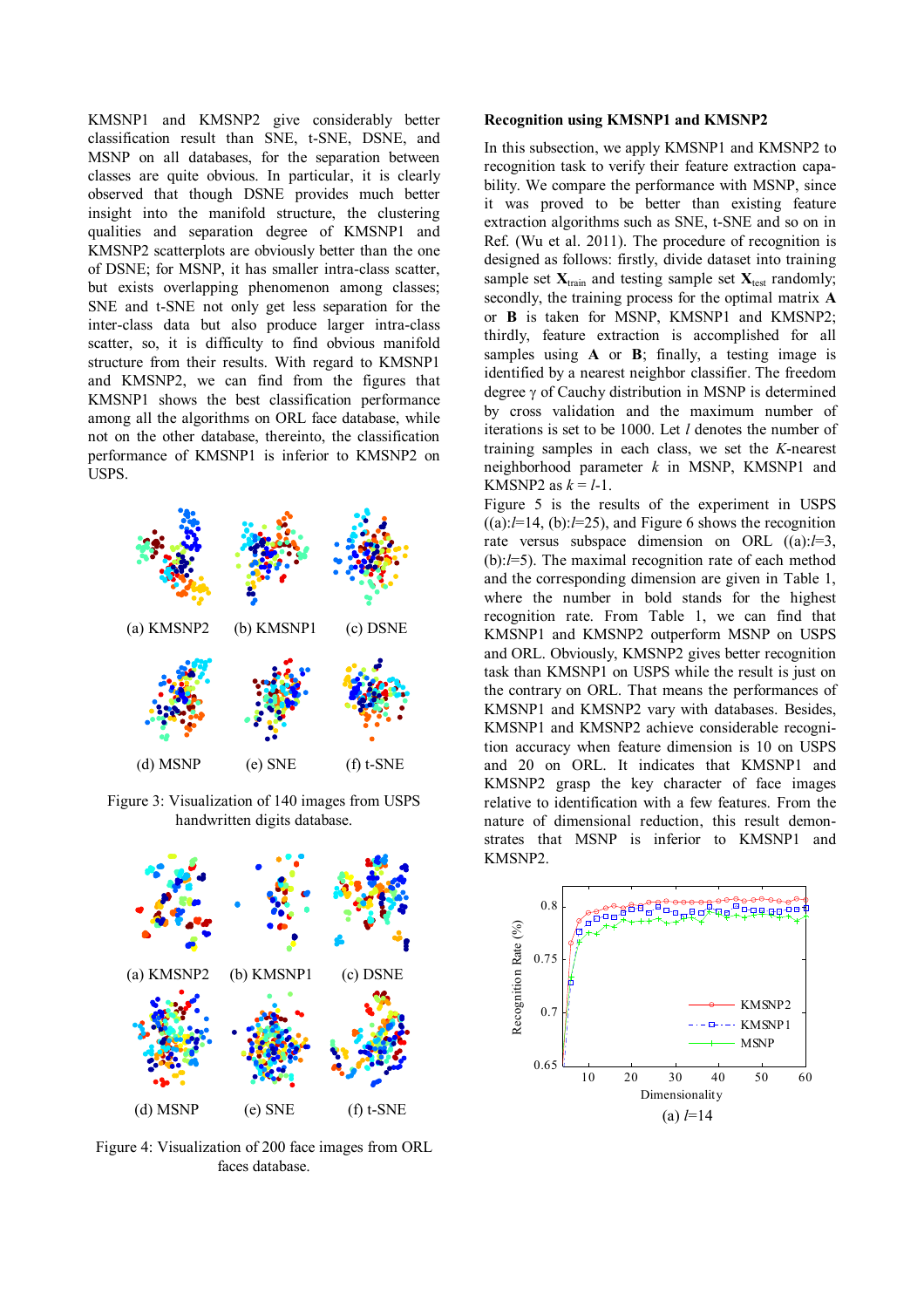

Figure 5: Recognition rate (%) versus subspace dimension on USPS. (a) *l*=14. (b) *l*=25



Figure 6: Recognition rate (%) versus subspace dimension on ORL. (a) *l*=3. (b) *l*=5

Table 1: The maximal recognition rates(%) of algorithms versus the dimensions on USPS and ORL

|               | USPS     | <b>USPS</b> | ORL     | ORL     |
|---------------|----------|-------------|---------|---------|
|               | $l = 14$ | $l = 25$    | $l = 3$ | $l = 5$ |
| <b>MSNP</b>   | 0.7958   | 0.8395      | 0.7989  | 0.8690  |
|               | (38)     | (58)        | (59)    | (58)    |
| <b>KMSNP1</b> | 0.8007   | 0.8422      | 0.8206  | 0.8825  |
|               | (44)     | (42)        | (28)    | (34)    |
| <b>KMSNP2</b> | 0.8077   | 0.8503      | 0.8170  | 0.8780  |
|               | (58)     | (60)        | 34)     | 40)     |
|               |          |             |         |         |

#### **CONCLUSION AND FUTURE WORK**

On the basis of MSNP, we present a method called kernel-based manifold-oriented stochastic neighbor projection(KMSNP), we extend MSNP to a nonlinear scenario using techniques of kernel methods and present two kernel-based methods by two different strategies: KMSNP1 and KMSNP2. In this paper, it has been shown that the proposed methods may result in performance comparable with the previously used classification methods. Experimental results on USPS and ORL databases demonstrate the superior performance of the proposed methods. Our future work might consider class label information in the feature extraction. We believe that the labeled samples are of great value for classification purpose and recognition task. Therefore, supervised extension of KMSNP may result in more effective features for pattern recognition task. We are currently exploring these problems in theory and practice.

# **REFERENCES**

- AizermanI, M.A.; E.M. Braverman; and L.I. Rozonoer. 1964. "Theoretical Foundations of the Potential Function Method in Pattern Recognition Learning." *Automation and Remote Control*, No.6 (Apr), 821-837.
- Boser, B.; I. Guyon; and V. Vapnik. 1992. "A Training Algorithm for Optimal Margin Classifiers." *In Proc. Annual Conf. Computational Learning Theory* (D. Haussler, ed.). ACM Press, Pittsburgh, 144-152.
- Chen, S.Y. and Y.F. Li, "Determination of Stripe Edge Blurring for Depth Sensing", IEEE Sensors Journal, Vol. 11, No. 2, Feb. 2011, pp. 389-390.
- Chen, S.Y. and Z.J. Wang, "Acceleration Strategies in Generalized Belief Propagation", IEEE Transactions on Industrial Informatics, Vol. 8, No. 1, 2012, pp. 41-48.
- Cherchi, E. and C.A. Guevara. 2012. "A Monte Carlo experiment to analyze the curse of dimensionality in estimating random coefficients models with a full variance–covariance matrix." *Transportation Research Part B: Methodological*, No.2 (Feb), 321-332.
- Dardas, N.H. and N.D. Georganas. 2011. "Real-Time Hand Gesture Detection and Recognition Using Bag-of-Features and Support Vector Machine Techniques." *Instrumentation and Measurement, IEEE Transactions on*, No.11 (Aug), 3592-3607.
- Hinton, G.; and S. Roweis. 2002. "Stochastic neighbor embedding." *Advances in neural information processing systems* No.15 (Dec), 833-840.
- Helander, E.; T. Virtanen; and M. Gabbouj. 2012. "Voice Conversion Using Dynamic Kernel Partial Least Squares Regression." *Audio, Speech, and Language Processing, IEEE Transactions on*, No.3 (Mar), 806-817.
- Mercer, J. 1909. "Functions of Positive and Negative Type, and their Connection with the Theory of Integral Equations." *Philosophical Transactions of the Royal Society of London. Series A. Containing Papers of a Mathematical or Physical Character*, No.209 (Jan), 415- 446.
- Maaten, L.; and G. Hinton. 2008. "Visualizing data using t-SNE." *Journal of Machine Learning Research*, No.9 (Aug), 2579-2605.